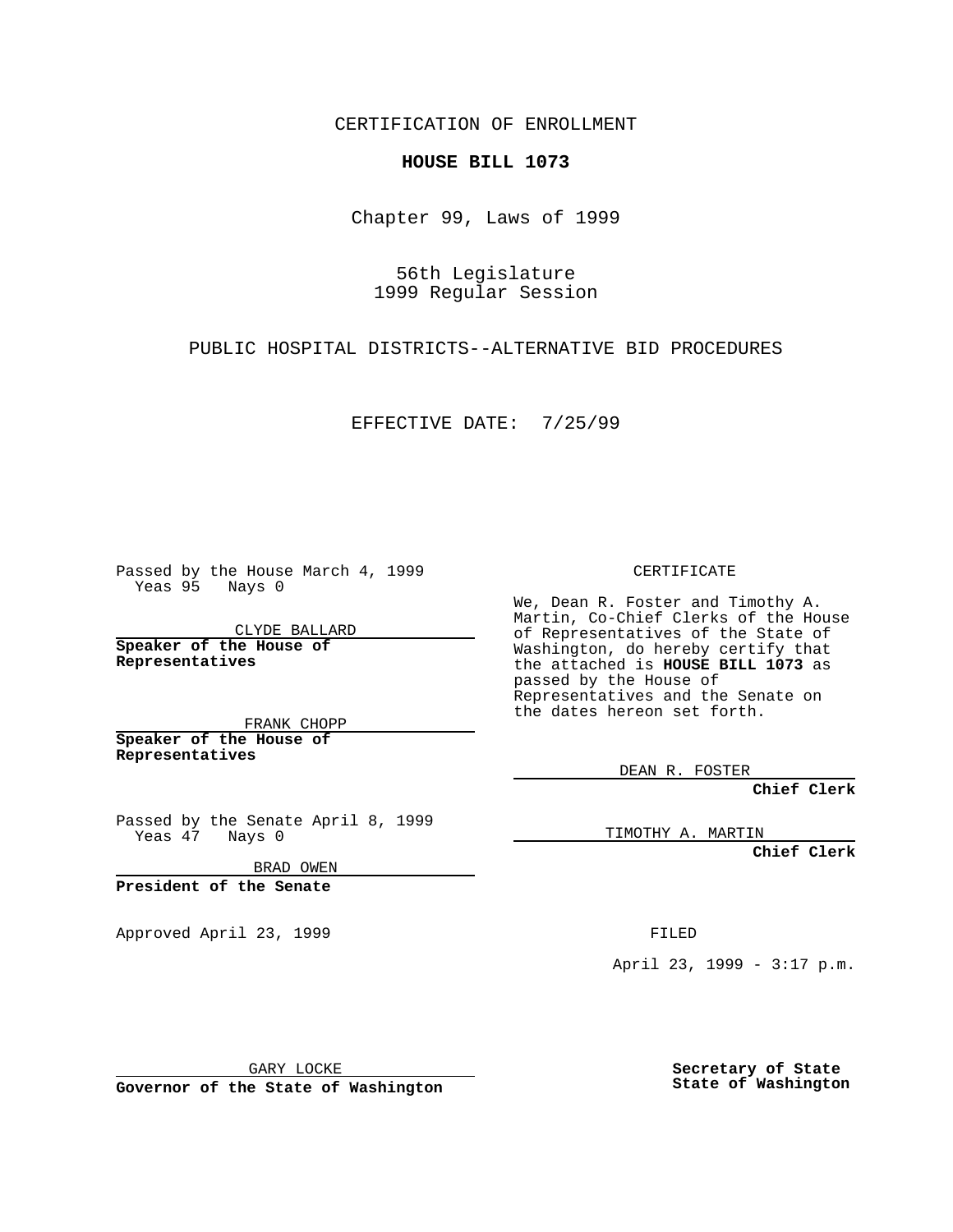## **HOUSE BILL 1073** \_\_\_\_\_\_\_\_\_\_\_\_\_\_\_\_\_\_\_\_\_\_\_\_\_\_\_\_\_\_\_\_\_\_\_\_\_\_\_\_\_\_\_\_\_\_\_

\_\_\_\_\_\_\_\_\_\_\_\_\_\_\_\_\_\_\_\_\_\_\_\_\_\_\_\_\_\_\_\_\_\_\_\_\_\_\_\_\_\_\_\_\_\_\_

Passed Legislature - 1999 Regular Session

## **State of Washington 56th Legislature 1999 Regular Session**

**By** Representatives D. Schmidt and Romero; by request of Alternative Public Works Methods Oversight Committee

Read first time 01/14/1999. Referred to Committee on State Government.

 AN ACT Relating to alternative bid procedures for public hospital districts; and amending RCW 70.44.140.

BE IT ENACTED BY THE LEGISLATURE OF THE STATE OF WASHINGTON:

 **Sec. 1.** RCW 70.44.140 and 1998 c 278 s 9 are each amended to read as follows:

 (1) All materials purchased and work ordered, the estimated cost of which is in excess of five thousand dollars, shall be by contract. Before awarding any such contract, the commission shall publish a notice at least thirteen days before the last date upon which bids will be received, inviting sealed proposals for such work. The plans and specifications must at the time of the publication of such notice be on file at the office of the public hospital district, subject to public inspection: PROVIDED, HOWEVER, That the commission may at the same time, and as part of the same notice, invite tenders for the work or materials upon plans and specifications to be submitted by bidders. The notice shall state generally the work to be done, and shall call for proposals for doing the same, to be sealed and filed with the commission on or before the day and hour named therein. Each bid shall be accompanied by bid proposal security in the form of a certified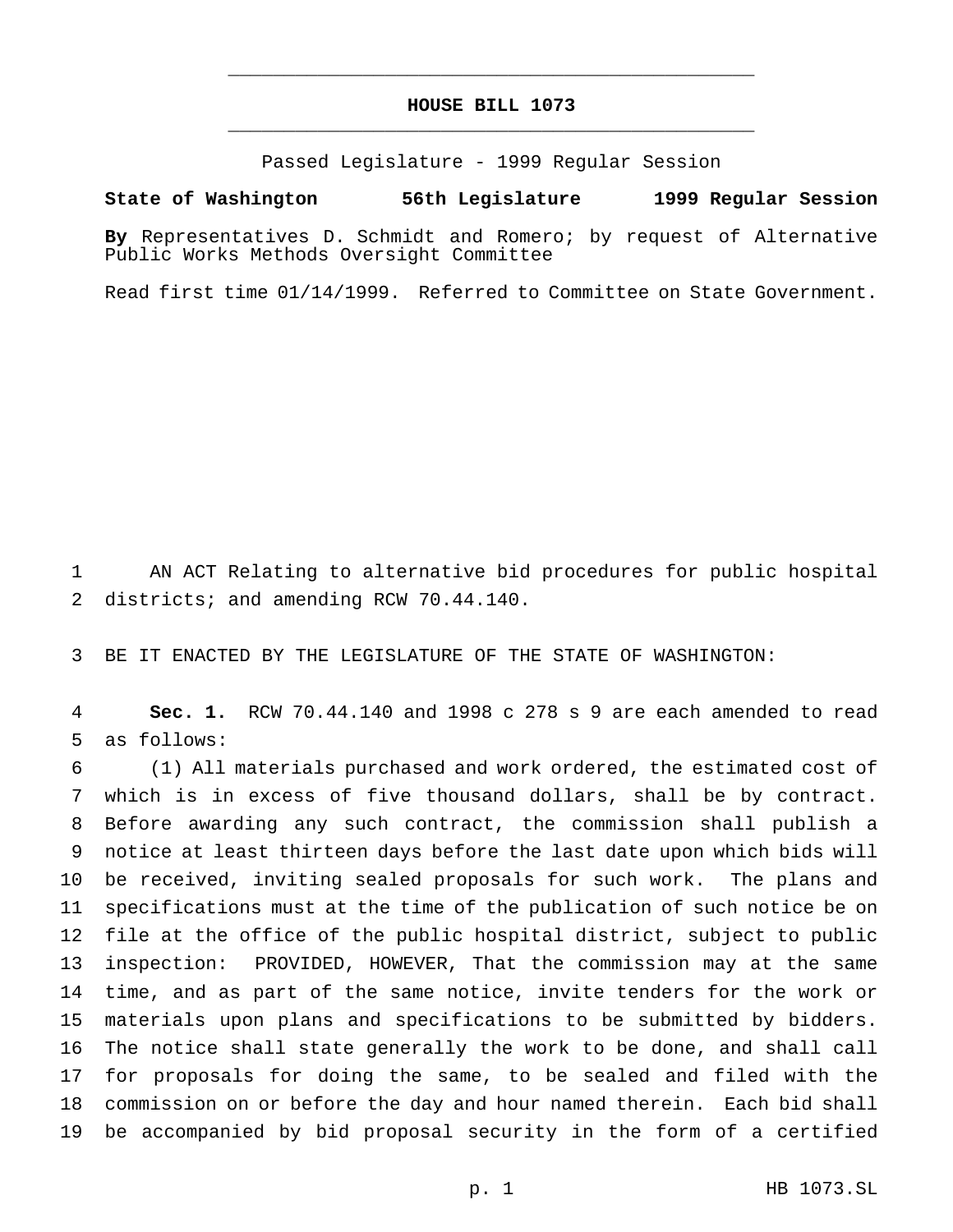check, cashier's check, postal money order, or surety bond made payable to the order of the commission, for a sum not less than five percent of the amount of the bid, and no bid shall be considered unless accompanied by such bid proposal security. At the time and place named, such bids shall be publicly opened and read, and the commission shall proceed to canvass the bids, and may let such contract to the lowest responsible bidder upon plans and specifications on file, or to the best bidder submitting his or her own plans and specifications: PROVIDED, HOWEVER, That no contract shall be let in excess of the estimated cost of the materials or work, or if, in the opinion of the commission, all bids are unsatisfactory, they may reject all of them and readvertise, and in such case all bid proposal security shall be returned to the bidders. If the contract is let, then all bid proposal security shall be returned to the bidders, except that of the successful bidder, which is retained until a contract shall be entered into for the purchase of such materials for doing such work, and a bond to perform such work furnished, with sureties satisfactory to the commission, in an amount to be fixed by the commission, not less than twenty-five percent of contract price in any case, between the bidder and commission, in accordance with the bid. If such bidder fails to enter into the contract in accordance with the bid and furnish such bond within ten days from the date at which the bidder is notified that he or she is the successful bidder, the bid proposal security and the amount thereof shall be forfeited to the public hospital district. A low bidder who claims error and fails to enter into a contract is prohibited from bidding on the same project if a second or subsequent call for bids is made for the project.

 (2) In lieu of the procedures of subsection (1) of this section, a 29 public hospital district may use the ((small works roster process)) 30 contracting processes provided in RCW 39.04.155 ((and award public 31 works contracts)); however, public hospital districts may only use the 32 small works roster process for projects ((with an)) estimated ((value 33 in excess of)) to cost less than fifty thousand dollars.

 (3) Any purchases with an estimated cost of up to fifteen thousand dollars may be made using the process provided in RCW 39.04.190.

 (4) The commission may waive the competitive bidding requirements of this section pursuant to RCW 39.04.280 if an exemption contained within that section applies to the purchase or public work.